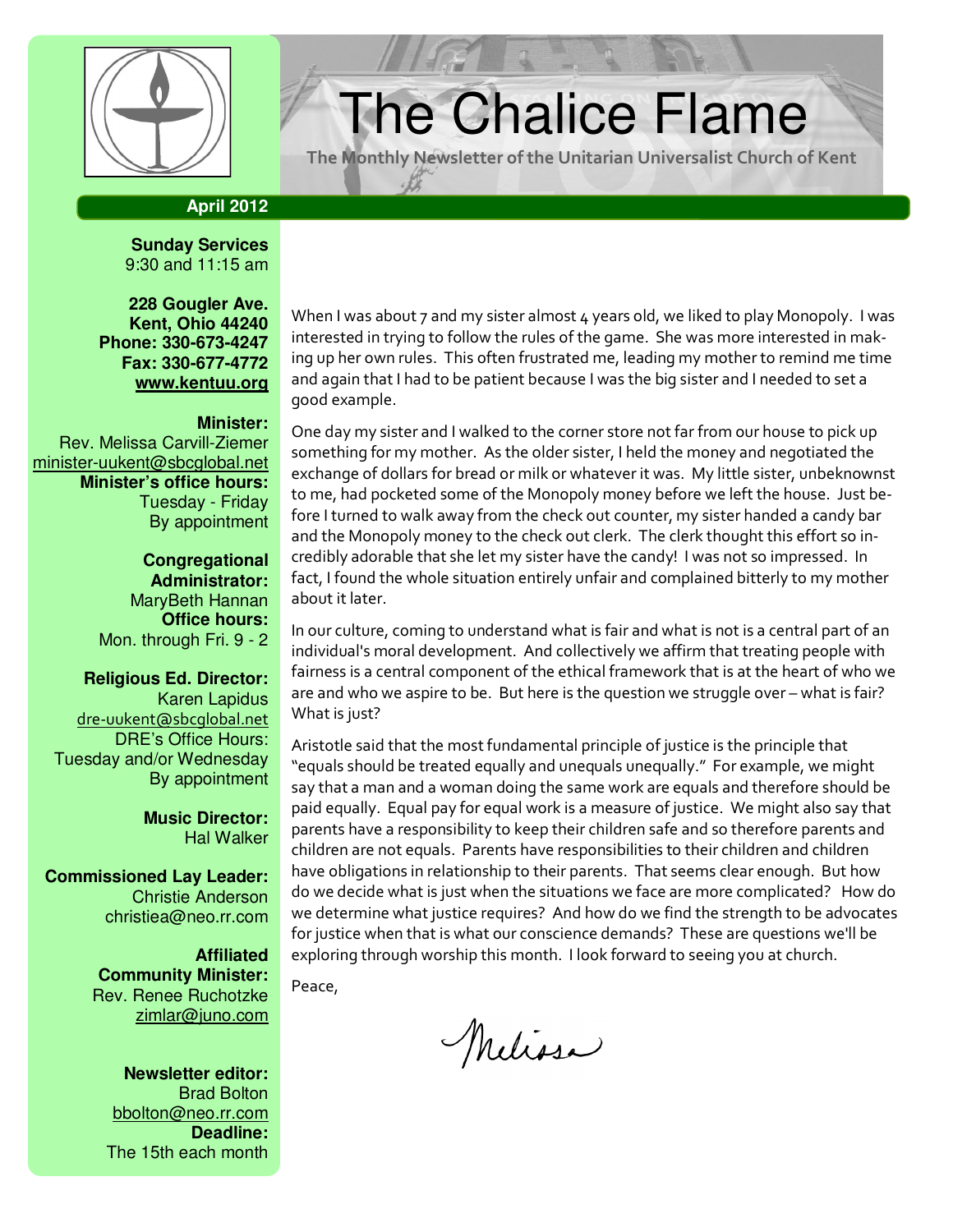# **Upcoming Sermons**

#### 25 March **From Tolerance to Humility**

The Rev. Tim Temerson and Worship Associate Kristina Spaude

As Unitarian Universalists, we affirm tolerance as an important religious value. But is it enough simply to tolerate difference and diversity or can we move to a deeper, more authentic place of acceptance and celebration? Today we will explore the beauty and the challenge of difference and consider the role of another religious value - humility – in helping us to move beyond tolerance.

The Rev. Tim Temerson is the minister of the Unitarian Universalist Church of Akron. He and I will be participating in the time honored tradition of a pulpit swap this morning. With this swap, he and I are looking forward to strengthening the ties between our congregations.

1 April Let My People Go!

Rev. Melissa Carvill-Ziemer and Worship Associate Kristina Spaude

A message of liberation is at the heart of the scriptures and stories of Passover. Freedom is a requirement for the realization of justice. How are we still struggling for freedom in our own time? How can the old story help illuminate the struggles that greet our hands and feet today?

8 April In His Eyes

Rev. Melissa Carvill-Ziemer, Director of Religious Education Karen Lapidus

and Worship Associate Max Grubb

Jesus was radically egalitarian. In his eyes all people were equal. Equality is a hallmark of justice. We will celebrate human equality and dignity in our special Easter services this morning. Our earlier service will be crafted with adults in mind, our later service will be created for children (first graders and up) and adults together. The choir will sing, we will celebrate and our annual egg hunt will be held immediately following our second service.

15 April No information received

# 22 April The Planet our Children Will Inherit

Rev. Melissa Carvill-Ziemer and Worship Associate MaryLou Holly

Justice needs us to take a long view. Our children and our children's' children and their children and theirs will be the inheritors of this planet. What must we do, who must we be to be good stewards of the earth? Today is Earth Day. Come hear stories, come sing praises, come pledge your hearts again to this planet we share.

# 29 April Grateful for the Changemakers

# Rev. Melissa Carvill-Ziemer and Worship Associate Bonnie Harper

So often our conversations about the demands of justice can become difficult or even depressing. To be grounded in the quest for justice as a religious person is to be grounded in a vision that sustains hope. This morning we will lift up stories of people creating change, people who are helping us find a way and the will to travel the way we have found. Today we lift up gratitude for people who help us become the change we want to see.



Kent portrait photographer Debra-Lynn Hook displayed her fine photos in the sanctuary this month.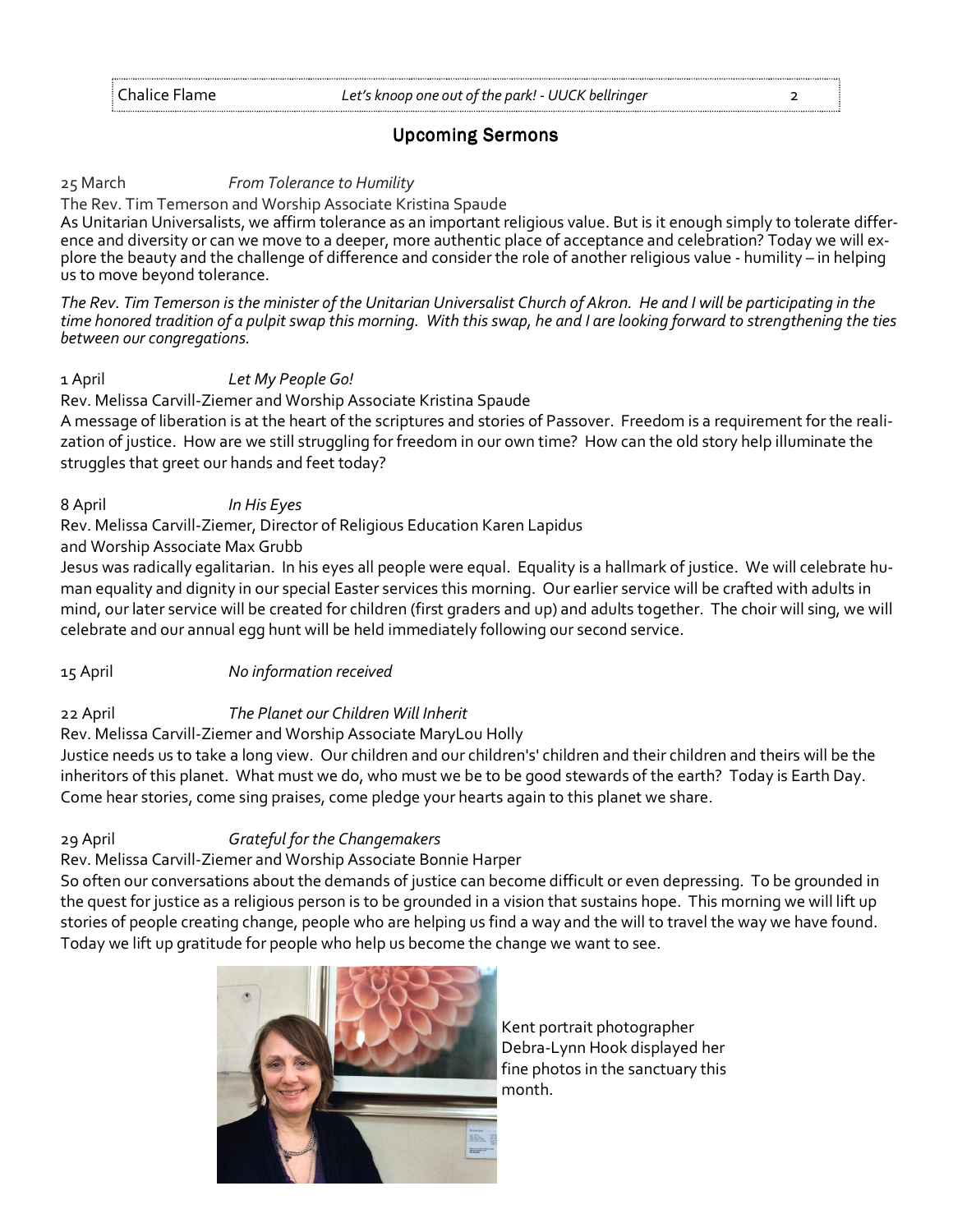# Have You Heard the Ringing of the Bells?

 $\P$  he children who attend the 9:30 multiage activity have created a new tradition. Every Sunday, soon after arriving the classroom following the Time for All Ages, they knoop. After the chalice is lit, their regular leader, Cheryl Spoehr will ask, "Now what do we do?" The response is, "We knoop!"

If you listen to "Says You" on NPR, you know that one of the segments is about obscure words. The contestants guess the meanings of words that no one has heard of. While listening to the show, Cheryl learned that the word knoop means to ring a church bell and we've been knooping every Sunday ever since. The rope extends through a hole in the ceiling into the classroom. It takes quite a hefty yank to get it going. Unless the momentum overtakes the knoopers, the bell is rung three times.

According to Sally Burnell, who wrote the history of our church which is posted on our website (http:// www.kentuu.org/about-us/history/), our church bell was donated by the Stratton family in 1882. It is made of solid bronze and has been used over the years to call people to worship.

I poked around the internet and learned, not surprisingly, that the use of community bells coincides with the

Alice McVetty-Vars extends a heartfelt thank you to everyone for all your prayers, cards, flowers and support, but most of all your wonderful friendships to Gordon. The Spiritual Cinema Twofer

Balloons festooned the church on a cold day for the wedding of Meg Milko and Deb Biggins.

growth of Christianity in Europe. Before folks had clocks in their homes, they relied on church bells to alert them that worship was about to begin or warn them when there was any danger. Some of the most beautiful towers in the world have been built to house church bells.

The Unitarian Universalist congregation in North Olmsted, Ohio, began as a Universalist church about 30 years before our historically Universalist church was formed. They too have an old bell that is central to their history. Their bell tower was used as a station on the Underground Railroad to hide escaping slaves before and during the Civil War. In accordance with their tradition, they knoop their bell every Sunday morning with the children taking turns. Many of the adults of that congregation remember ringing the bell when they were children.

I've shared with our children that their knooping often coincides with the time of silence during the worship service. It pleased them to know that their tradition just might be adding to the reverence of the worship service.

In faith and with love, Karen Lapidus Director of Religious Education



There will be two Spiritual Cinema sessions in April. Both will be in Fessenden Hall from 7:30 to 9:00 pm. April 4th will be a special showing of the 1966 musical Godspell. This is a retelling of the Easter story from a sixties counterculture view. It features plenty of songs and dancing kindness and compassion, but no judgmental attitudes. On April 18th we switch to Buddhism with the Chinese movie Cave of Silken Web. This comedy-musical is inspired by the famous Chinese- Buddhist epic story The Journey to the West. As in the original, the monk Tripitama and his companions The Monkey King and a Pig Spirit are tempted by the forces of illusion. In this comedy, those forces are Western style game shows and suburban materialism. See what the artists who created the Oscar winning film Crouching Tiger, Hidden Dragon do with a religiously themed comedy! As always, a discussion of the themes in these films will follow each showing.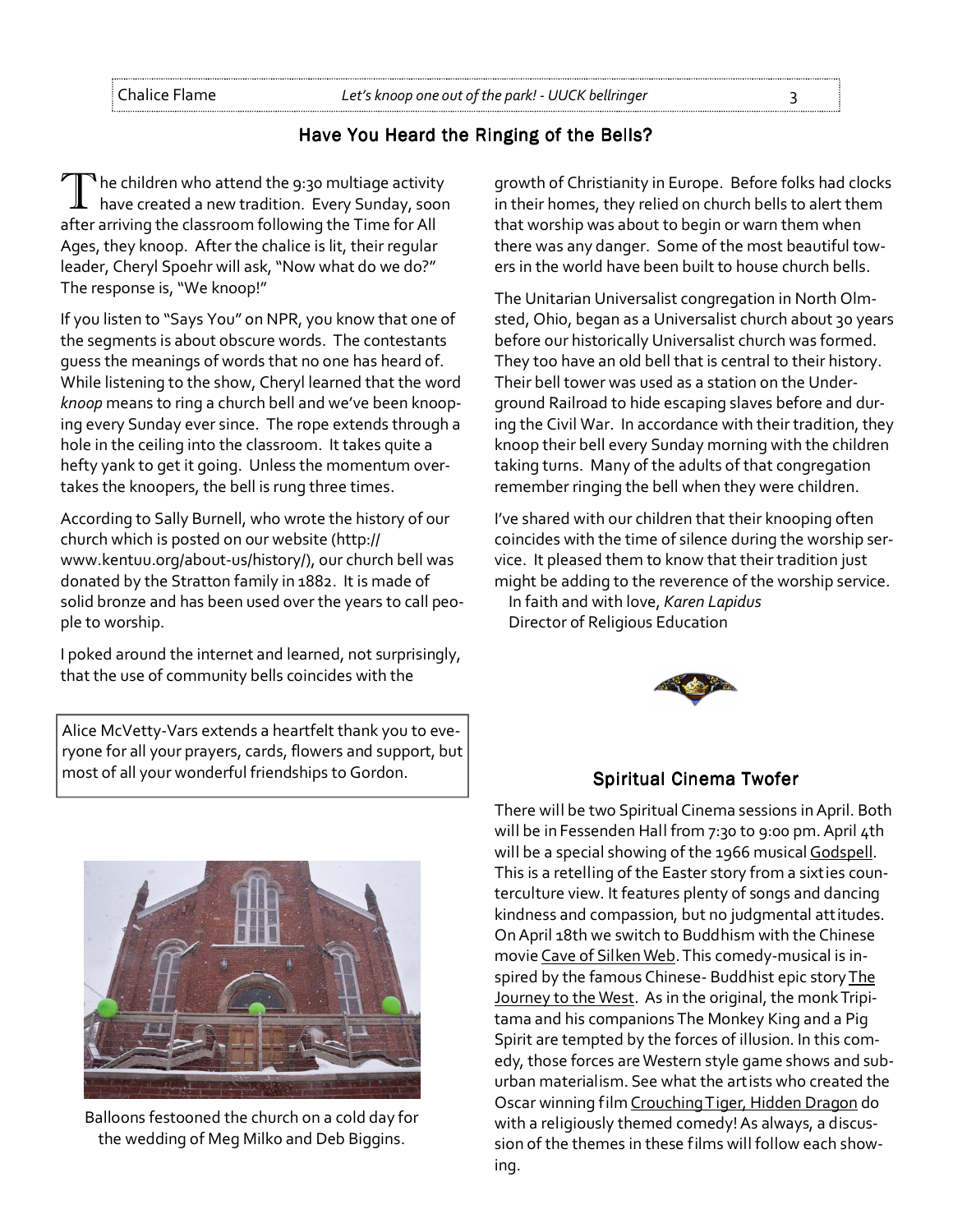#### Library News

 $\bigvee$  e have a transition in the Library at this time. Andrew Bores, who has served so very ably as the cataloger and manager of our library data base, is remaining on the Library Committee but stepping down from those duties. The Library is most happy to welcome Carolyn Schlemmer to the Library Committee as the new cataloger. Carolyn, a retired Middle School educator, has served on the faculties of Hiram University, Southern Illinois University at Edwardsville, San Diego State University, and Miami University. She also served as the English language coordinator for a private school in Bursa, Turkey. Carolyn has been attending our church for several years. She teaches part time in the Honors College at the University of Akron. Some of you may have attended her session on "The Seven Deadly Sins" in the morning adult education program.

The Library and the entire congregation owe Andrew Bores a huge debt of gratitude for single-handedly cataloging and updating the entire Library Collection. He suggested new categories for some areas of the collection, and he was the leader in directing physical changes that now make the collection so much easier to use. Procedures for checkout and return of loaned books were also spearheaded by Andrew so that now the process is much more manageable and professional. Thank you, Andrew. We are deeply appreciative of your expertise, your unflagging enthusiasm for these most daunting tasks, and for seeing them to completion.

#### The Big, Bad Book Sale is Ba-aaack!

Hello, fellow bibliophiles . . . time to clear out your bookshelves, the stacks next-to your favorite chair and from under your bed. The book sale is coming . . . Saturday, April 28 from 9am to 2pm with sorting Wednesday, 4/25 and set-up Friday, 4/27 from 6p to 9p. We need:

- donated books to sell bring them to church beginning Sunday, 4/22 (Earth Day)
- volunteers for sorting, set-up and sales
- customers! Please invite your friends and neighbors ~ we can use all the free advertisement we can get!

To volunteer, please contact Elaine Bowen - sorters, setuppers and sellers are permitted pre-sales :)

NOTE: please refrain from donating old encyclopedias, texts, Readers' Digest Condensed books or anything really musty/moldy - if you wouldn't buy it, we can't sell it! Thanks - Elaine Bowen.

Andrew managed to complete all this work on a hopelessly outdated laptop, now almost 10 years old. The Library is seeking a 2-3 year old PC that is capable of operating Windows XP or later programs. If anyone has such an instrument they would be willing to donate to the Library, please see any Library committee member, and be prepared for a major bear hug.

The Library gratefully thanks the Library Volunteers who helped to make the Speaker's Forum with Dr. Daniel Roland such a success: Linda Bunyan, Larry Cole, Jan and Harry Noden, Mark Stephens and Ted Voneida. Any member of the congregation is welcomed to serve as a Library Volunteer. We promise your tasks will be minimal but scintillating and fulfilling.

#### New Book in the Library

Being Alive and Having to Die: the Spiritual Odyssey of Forrest Church, by Dan Cryer (New York, St. Martin's Press, 2011). Booklist calls this book "one of the Top Ten Books on Religion and Spirituality" in 2011. Forrest Church was one of America's leading liberal religious voices. This is a candid biography of a man whose public life concealed a complicated private one.

From William Schultz: "Forrest Church pulled no punches when it came to his own foibles. Dan Cryer doesn't either. By virtue of his candor Forrest made himself far more accessible to people while he lived. Cryer has done the same thing for us now that Church is gone."

Ann Waters, Publicity



Connor May dressed for his singing telegrams.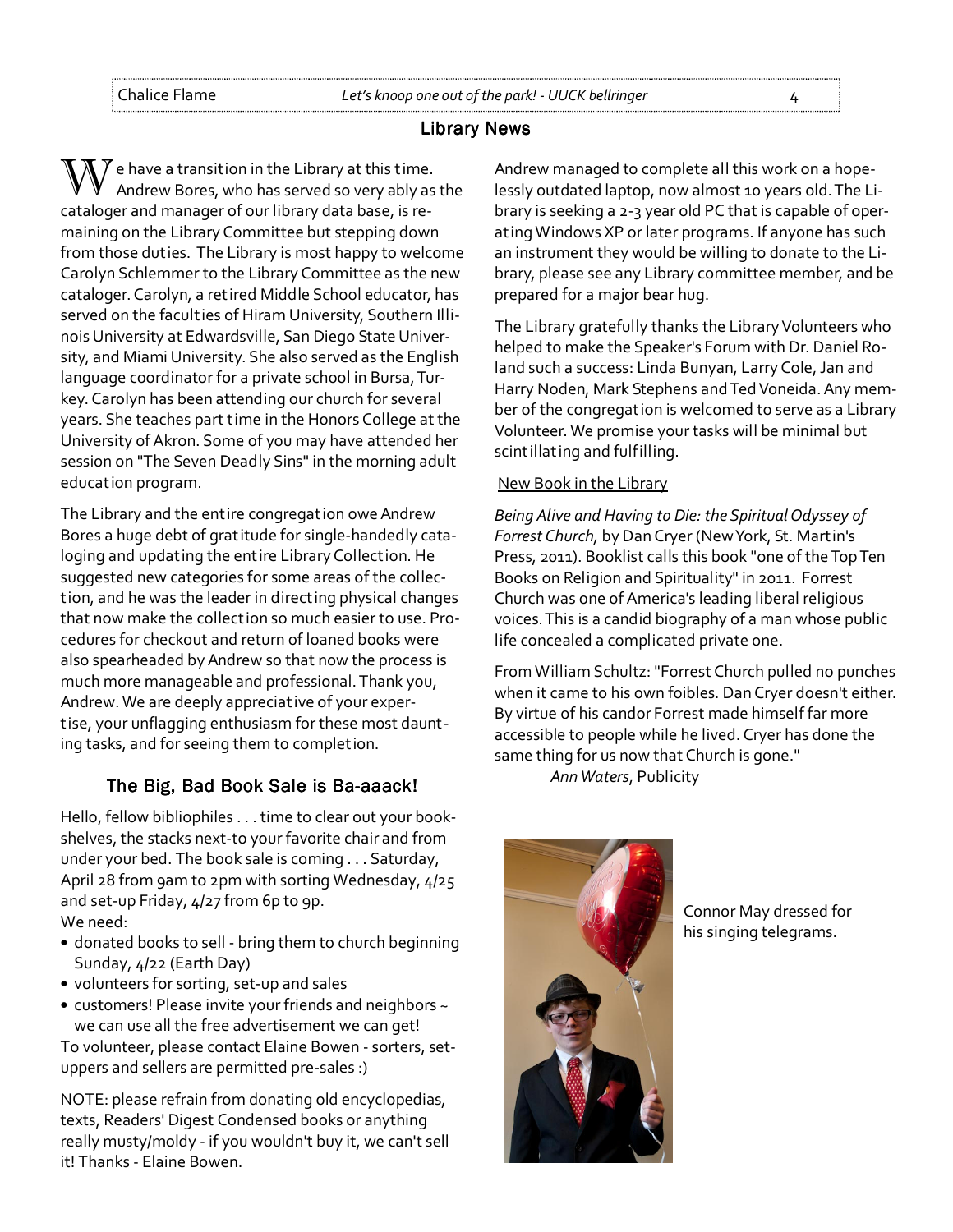#### Doctrine of Discovery and Immigration

A n Adult Exploration class will be presented on the Doctrine of Discovery and Immigration starting on Tuesday April 3rd at 7:00 pm until 8:30 pm for six consecutive weeks. All are encouraged to participate including our youth. These two issues are front and center with our UU Association and will be the major components of our upcoming Justice General Assembly in Phoenix.

This doctrine came into being with the 1452 Papal Bull giving Portugal the right to exploit, subjugate and enslave the natives of West Africa. This was followed in 1493 with Spain getting the same "rights" over the "new" world. Sadly, the former English Colonies of Canada, New Zealand, Australia, and USA codified this Doctrine into law and their native populations are still being subjugated, now in the form of structural violence. An example, the Phoenix Indian School (now gone) in its early years was a "prison school" where native children were forced to "assimilate" – that is to give up their own tribal culture for the white man's ways.

Much of our attitude towards immigrants has arisen from this Doctrine. These attitudes have become part of our American culture and they are now part of the engine that drives our Euro-centric superior thinking, our continued racism, and xenophobia. We will thoroughly explore the connections here and look seriously at what we might, we must, do about this.

Please let me or MaryBeth know if you will be attending. Mac Goekler

#### **Book Group**

The Book Group will be meeting on Tuesday, April 10 at 7 pm in the home of Kathie Slater. Please bring a snack to share. This month we are reading the book Cutting for Stone by Abraham Verghesse. Marion and Shiva Stone are twin brothers born of a secret union between a beautiful Indian nun and a brash British surgeon. Orphaned by their mother's death and their father's disappearance, bound together by a preternatural connection and a shared fascination with medicine, the twins come of age as Ethiopia hovers on the brink of revolution. Moving from Addis Ababa to New York City and back again, Cutting for Stone is an unforgettable story of love and betrayal, medicine and ordinary miracles- and two brothers whose fates are forever intertwined. If you have any questions you may contact Bonnie Harper.

#### **Opinions Sought on Worship**

Members of the Sunday Program Committee and Reverend Melissa Carvill-Ziemer would like your evaluation of our Sunday worship. We have prepared a short survey enabling members and friends to provide feedback on various aspects of worship. We are also curious about the theological make-up of the congregation and have posed questions pertaining to personal religious beliefs. As some of you will recall, in 2004, a long survey of the congregation was undertaken as part of our presentation to ministerial candidates. We thought it would be interesting to take some of the 2004 theological and worship questions and ask them in the current survey to compare differences in our congregational profile over the past 8 years. The results of the survey will be shared with the congregation in a worship service devoted to highlighting our congregation's religious beliefs and worship preferences on May 20.

Besides comparing the changes over time, there are several other reasons that we are undertaking the survey. First, the survey will reveal information that will help guide the Sunday Program Committee when considering guest worship leaders and lay proposals for worship. Second, we hope the survey will offer guidance to Melissa in her development of adult religious classes. Third, if the results indicate that there are a number of people having theological similarities, it's possible that this might encourage the formation of affinity groups within the congregation based on theological identification.

The survey will take very little time to complete. An online, easy to use format known as Survey Monkey will be used to ensure anonymity. Upcoming weekly enUUs notices will contain a link to the survey. Paper copies will be available for those without internet access. Completed paper copies can be left at the Annex on Mary Beth's desk. In addition, a computer will be available in church on April 8 and April 15 for those without internet access wishing to complete the survey online. We prefer online completion of the survey as the Survey Monkey software will automatically compile the results for us, saving time and reducing human error. Your input is important to us, so we encourage you to take a few minutes to complete the survey, which we anticipate releasing on April 1.

Members of the Sunday Program Committee; Lois Weir, Chair, Christie Anderson, Liz Bright, Heidi Emhoff, Joe Kuemerle, Colleen Norris, Kristofer Sperry, Diana Watt, Dave Watt and Reverend Melissa Carvill-Ziemer.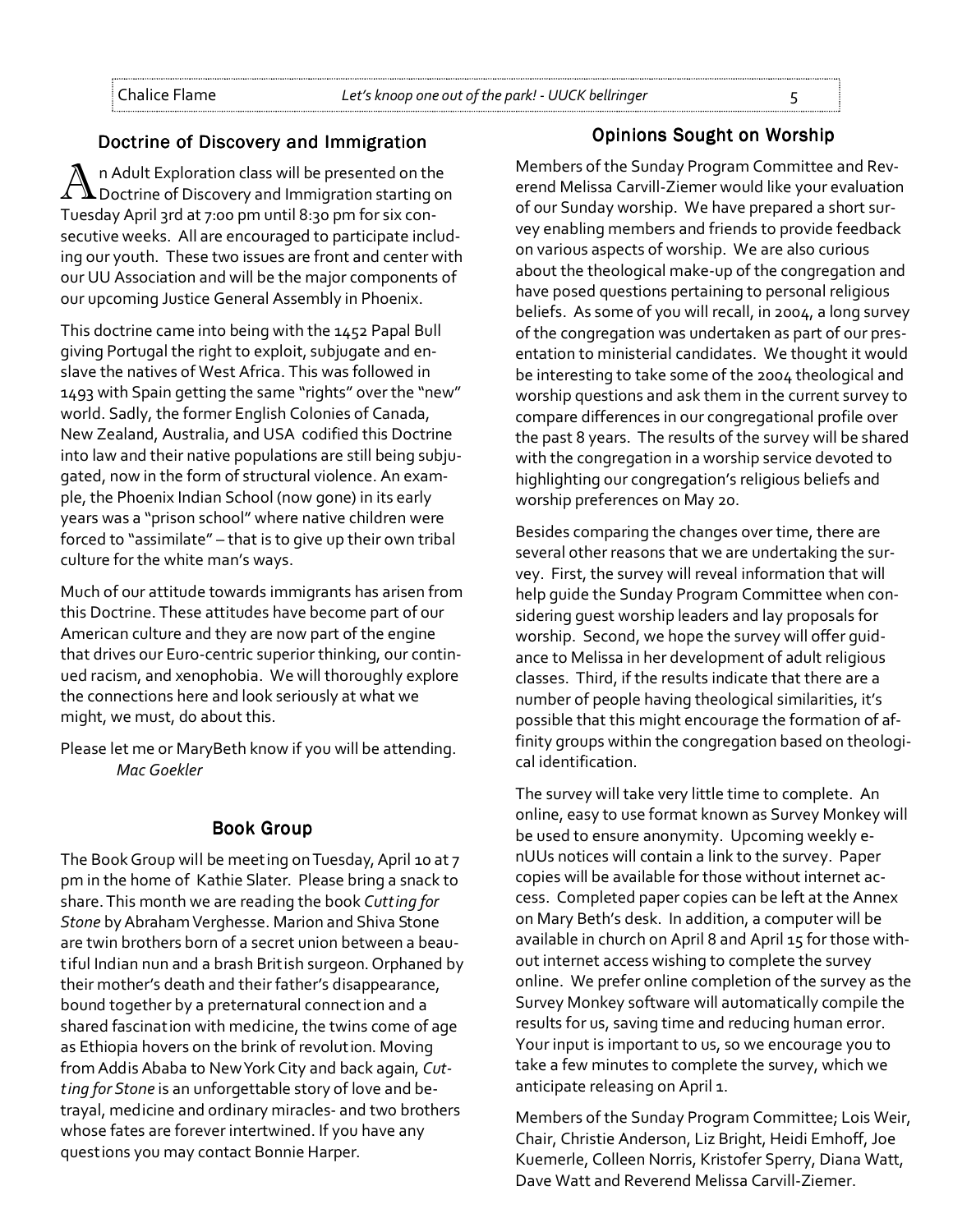# Egg Hunt for All Children Easter Morning

It has been a long-standing tradition of our church for<br>Ithe Middle School youth to host an Easter Egg Hunt for the younger children on Easter morning. Soon they will be busy packing eggs with candy and toys and plan to hide them around the church and in the backyard of the Annex.

Here is what all parents need to know:

- On Easter, the 11:15 service will be family-friendly and multigenerational. Families with young and schoolaged children should plan to attend then. The 9:30 worship service will be focused toward older youth and adults. Nursery care for little ones up to age three will be provided both services.
- Immediately following the 11:15 worship service, all children grade 5 and younger should head upstairs to the classrooms to decorate bags for collecting the eggs. (In the meantime, the Middle School youth will hide the eggs outside...)
- The children will walk through Fessenden Hall on their way outside. Link up with your child/children there and accompany them outside. (They will be receiving this same instruction.)
- While outside, please supervise your child to assure their safety! The MS youth and a team of adults will be outside with the children, but we still need the watchful eyes of our parents.
- The youngest children will hunt for eggs in the backyard of the Annex and the older children will hunt around the periphery of the church.
- In case of rain or other inclement weather, alternate plans will be announced during the 11:15 worship service.

Let Karen Lapidus, Director of Religious Education or any member of the RE Committee know if you have any questions or concerns.

# Come Celebrate Passover!

 The living tradition of Unitarian Universalism draws from many sources. This spring we will honor the Jewish tradition of Passover celebrating freedom and liberation. Everyone in the congregation is invited to attend our family friendly Passover Seder on Friday, April 13 from 6:15 to 8:15 pm in Fessenden Hall. During the Seder you will get to hear the ancient story of the Jewish people in the land of Egypt and to enjoy the special rituals and foods that are associated with this holiday.

 Many of those foods require advance purchase and preparation. In order to make sure that we have enough for everyone we need to know whether you plan to attend by Sunday, April 8. There is a sign up sheet in Fessenden Hall along with a choice of roles you can play to help make our Seder a success. If you have questions or need more information please speak to our Director of Religious Education Karen Lapidus or our minister Rev. Melissa Carvill-Ziemer.



Hal Walker leads Bennett and William Slater in rehearsal.



A concerned Ted Voneida at the meeting on Fracking at the Kent Stage last month.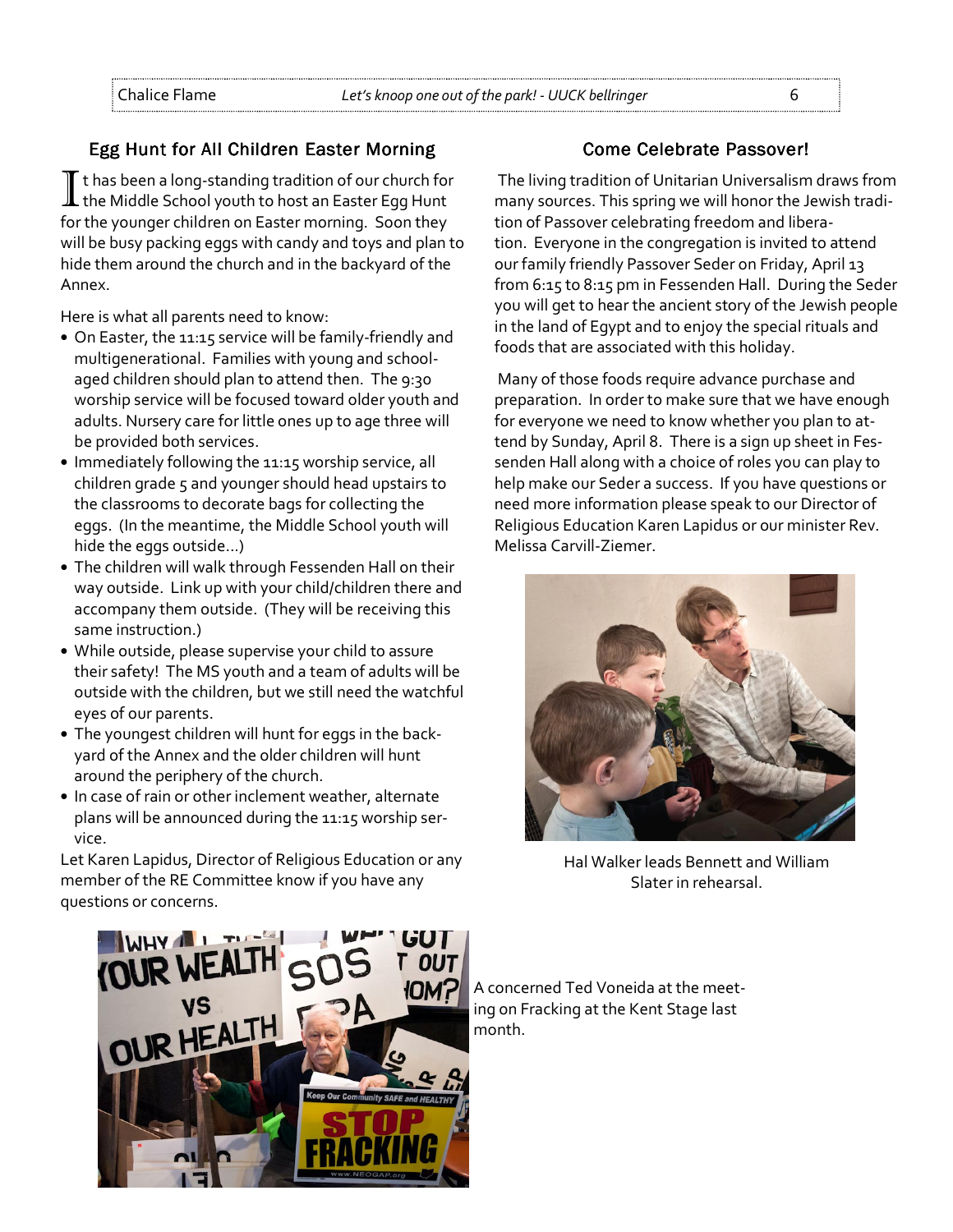|  | <b>April Church Events</b> |  |
|--|----------------------------|--|
|--|----------------------------|--|

| $\mathbf{1}$<br>11:15 Social Justice Hour<br>F<br>12:30-2:30 Justice cmte<br>EA<br>6:30 Choir S<br>$7 - 9$ AA $FH$                | $\overline{\mathbf{2}}$<br>5-7:00 FinSecs EA<br>5:30-6:30 Tai Chi        | 7-8:30 Adult RE F                                  | 4<br>7-9 Spiritual Cin-<br>emaF<br>7-9 Singalong S         | 5<br>7:30-9:30 COA F                        | 6<br>7-10 CUUPS ritual<br>F    | $\overline{7}$                                     |
|-----------------------------------------------------------------------------------------------------------------------------------|--------------------------------------------------------------------------|----------------------------------------------------|------------------------------------------------------------|---------------------------------------------|--------------------------------|----------------------------------------------------|
| 8<br>11:15 Social Justice Hour<br>$\mathsf{F}$<br>12:15-1:30 Easter event S<br>6:30 Choir S<br>$7-9$ AA $FH$                      | 9<br>5-7:00 FinSecs EA<br>5:30-6:30 Tai Chi                              | 10<br>Noon Retirees<br>lunch<br>7-8:30 Adult RE F  | 11<br>6:30-8:30 Food<br>$q$ roup $F$<br>7:30-9:30 Board EA | 12<br>7-9 Leadership EA                     | 13<br>3-9 Seder F              | 14<br>6-8 church reserved<br>8-10 Concert S        |
| 15<br>11-12:15 Adult RE EA<br>11:15 Social Justice Hour<br>$\mathsf{F}$<br>12:30-3 Kluth reception F<br>6:30 Choir S<br>7-9 AA FH | 16<br>Newsletter dead-<br>line<br>5-7:00 FinSecs EA<br>5:30-6:30 Tai Chi | 17<br>7-8:30 Adult RE F                            | 18<br>7-9 Finance EA<br>7:30-9 Spiritual<br>Cinema $F$     | 19<br>7:30-9 Ministry EA<br>7:30-9:30 COA F | 20<br>6:30-8:30 CUUPs<br>F     | 21<br>9-12 Leadership EA<br>9-2 Chalice Group F    |
| 22<br>11:15 Social Justice Hour<br>F<br>1-3 Sholtis retrospective<br>$\mathsf{F}$<br>6:30 Choir S<br>$7 - 9$ AA $FH$              | 23<br>5-7:00 FinSecs EA<br>5:30-6:30 Tai Chi                             | 24<br>6:30-8:30 RE cmte<br>EA<br>7-8:30 Adult RE F | 25<br>6-9 Book sale setup<br>F                             | 26                                          | 27<br>6-9 Book sale<br>setup F | 28<br>9-2 Book Sale F<br>7-9 Ted Voneida play<br>S |
| 29<br>10:30 Surprise Friends S<br>11:15 Social Justice Hour<br>F<br>6:30 Choir S<br>$7-9$ AA $FH$                                 | 30<br>5-7:00 FinSecs EA<br>5:30-6:30 Tai Chi                             | 1<br>7-8:30 RE cmte EA                             | $\mathbf{z}$<br>7-9 Singalong S                            | 7:30-9:30 COA F                             | 4<br>2-4p Church re-<br>served | 5<br>4:00 CUUPs Betlane,<br>Plum Creek             |

Tai Chi: 7:00 Advanced, 7:30 Intermediate, 8:00 Beginner - Yoga and Tai Chi are held in Fessenden Hall EA- Eldredge Annex; FH- Fessenden Hall; FL- Founders' Lounge; L- Library; S-Sanctuary; N- Nursery; FC– Family and Community Services bldg. Calendar does not reflect changes or additions after March 21

A complete and up-to-date church calendar can be viewed at http://www.localendar.com/public/uukent or through a link on our website at www.uukent.org.



A full house gathered for Gordon Vars' memorial service, including Fessenden and Founders' Lounge.